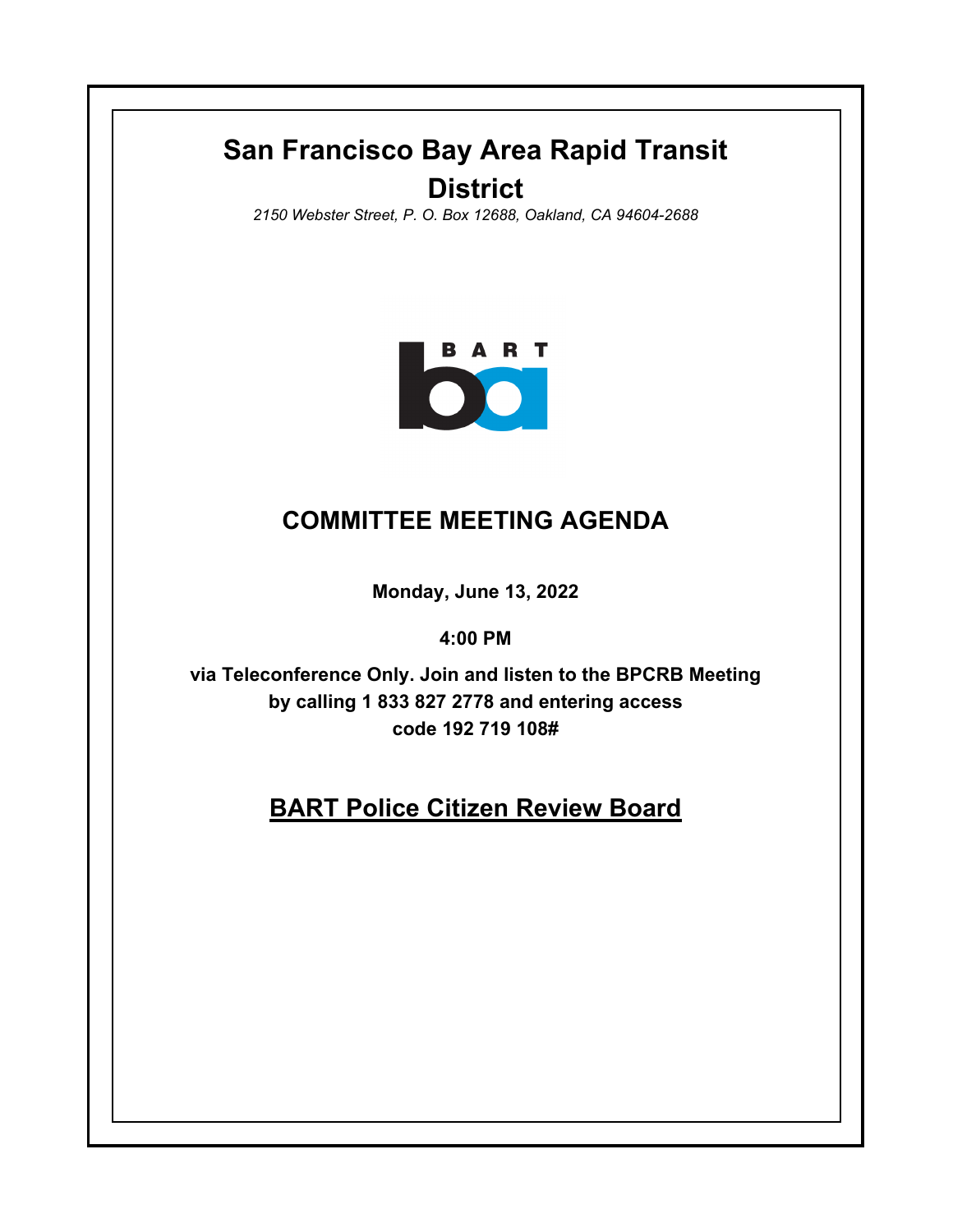SAN FRANCISCO BAY AREA RAPID TRANSIT DISTRICT 2150 Webster Street, P. O. Box 12688, Oakland, CA 94604-2688

NOTICE OF MEETING AND AGENDA BART POLICE CITIZEN REVIEW BOARD June 13, 2022 4:00 p.m.

A regular meeting of the BART Police Citizen Review Board (BPCRB) will be held on Monday, June 13, 2022, at 4:00 p.m., via teleconference only.

Please note, pursuant to all necessary findings having been made by the Board of Directors of the San Francisco Bay Area Rapid Transit District (for itself as well as all subordinate legislative bodies) to continue remote public meetings in the manner contemplated under urgency legislation Assembly Bill No. 361, public participation for this meeting will be via teleconference only.

Presentation materials will be available at least 72 hours prior to the BPCRB meeting at https://bart.legistar.com/Calendar.aspx (click on "Agenda").

You may join and listen to the BPCRB Meeting by calling 1 833 827 2778 and entering access code 192 719 108#

You may join the Microsoft Teams meeting with this link:

https://teams.microsoft.com/l/meetup-join/19%3ameeting\_YjczYzU3ZTUtMGFjMy00MTc3LTg 2ZTAtYTdiZGQ5OGQ5ZmIz%40thread.v2/0? context=%7b%22Tid%22%3a%2256c41995-d45f-4669-a533-30fdded094d9%22%2c%22Oid %22%3a%222abd3ac4-add6-4c1c-804d-063f9fc6b7b6%22%7d

We strongly encourage public comments to be submitted via email. You may submit comments via email to CitizenReviewBoard@bart.gov using "public comment" as the subject line. Your comment will be provided to the Board and will become a permanent part of the file. Please submit your comments as far in advance as possible. Emailed comments must be received before 9:00 a.m. in order to be included in the record.

Individuals may also be given an opportunity by the moderator to speak on any item on the agenda by calling 1 833 827 2778 and entering access code 192 719 108# in advance of the item. Public comment will be limited to three (3) minutes per person. Your phone will be muted until you are called upon.

AGENDA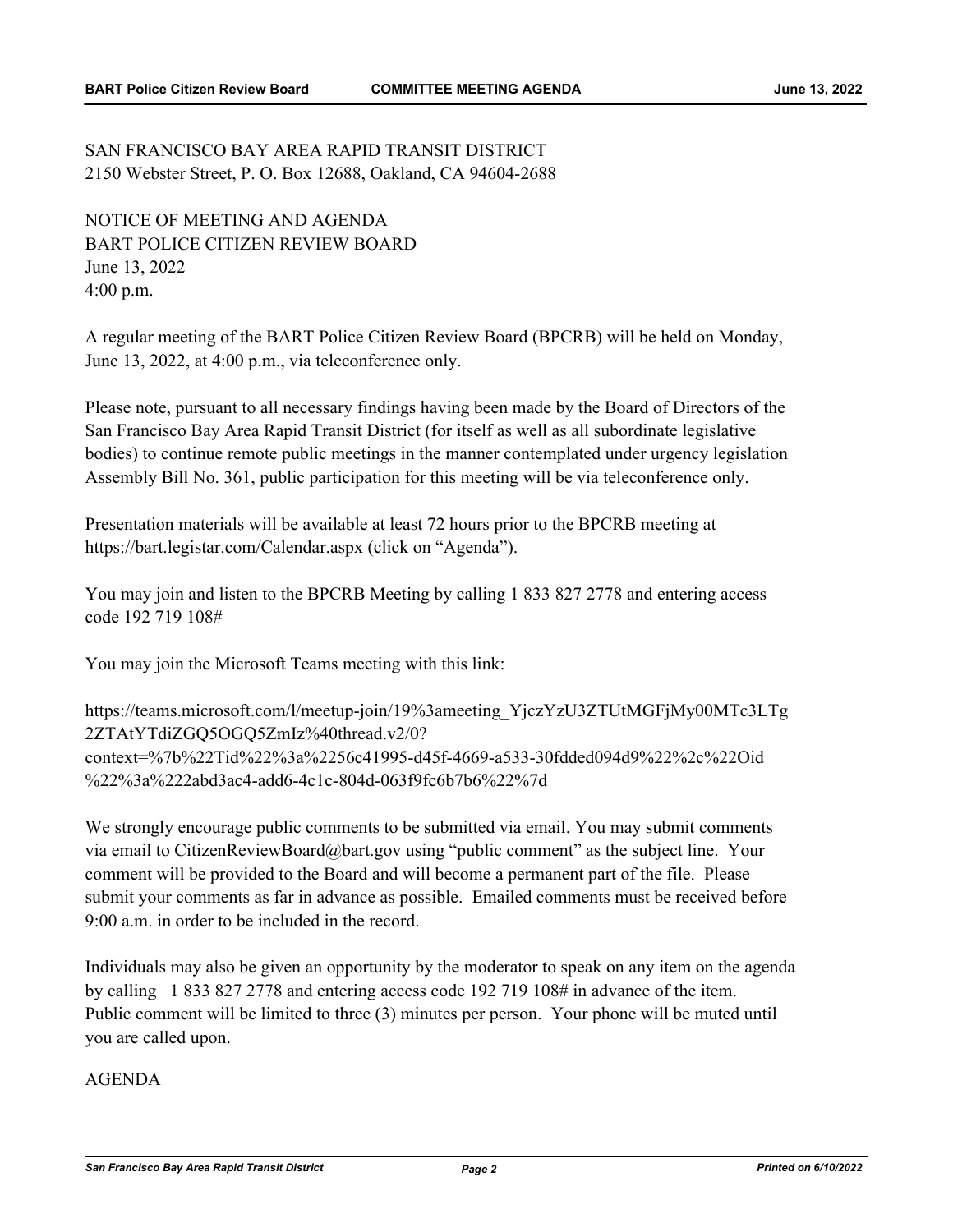- 1. Call to Order.
- a. Roll Call.
- b. Pledge of Allegiance.

| z. | Approval of Minutes of the Meeting of May 9, 2022. For Action. |  |  |
|----|----------------------------------------------------------------|--|--|

*Attachments:* [Approval of Minutes of the Meeting of May 9, 2022](http://bart.legistar.com/gateway.aspx?M=F&ID=1f1e715a-8203-4c98-97f8-e2adb54ff70f.pdf)

- 3. Reporting Out Announcement from the Closed Session of May 9, 2022, if any.
- **4.**

Dissenting Opinion Memo for Office of the Independent Police Auditor (OIPA) Case #22-17 (Members Dana Lang and William White's Request). For information.

*Attachments:* [OIPA Case No. 22-17 - Dissenting Opinion Memo](http://bart.legistar.com/gateway.aspx?M=F&ID=c714a69f-9425-45f8-9342-e8b5ed7585d6.pdf)

5. Reporting Out Announcement from BART Police Citizen Review Board (BPCRB) Subcommittees. For Discussion.

| 6. |                     | Chief of Police's Report(s). For Discussion.<br>a. BART Police Department's Monthly Reports for April 2022.<br>b. BART Police Department's Report on California Assembly Bill 481 -<br>District Specialized or Military Equipment Policy/Ordinance. |
|----|---------------------|-----------------------------------------------------------------------------------------------------------------------------------------------------------------------------------------------------------------------------------------------------|
|    | Attachments:        | BPD Monthly Reports for April 2022 - Item 6a                                                                                                                                                                                                        |
|    |                     | Assembly Bill 481 - Memo - Item 6b                                                                                                                                                                                                                  |
|    |                     | Assembly Bill 481 - Definition - Item 6b                                                                                                                                                                                                            |
|    |                     | Codified Version of Military Equipment Ordinance - Item 6b                                                                                                                                                                                          |
|    |                     | Policy 711 - Specialized or Military Type Equipment - Item 6b                                                                                                                                                                                       |
| 7. |                     | Independent Police Auditor's Report (s). For Discussion and Action.<br>a. Office of the Independent Police Auditor (OIPA) Monthly Report for May<br>2022.                                                                                           |
|    |                     | b. Use of the Term of "Excited Delirium" and its effects on Racial Equity.                                                                                                                                                                          |
|    | <b>Attachments:</b> | OIPA Monthly Report - May 2022 - Item 7a                                                                                                                                                                                                            |
|    |                     | Attachment 7B - Recommendations for Discussion (Presentation Slide) - Item 7                                                                                                                                                                        |
|    |                     |                                                                                                                                                                                                                                                     |

8. Update on the Upcoming Election of Officers. For information.

9. Public Comment. (Limited to 3 minutes per speaker.)

(An opportunity for members of the public to address the BPCRB on matters under their jurisdiction and not on the agenda.)